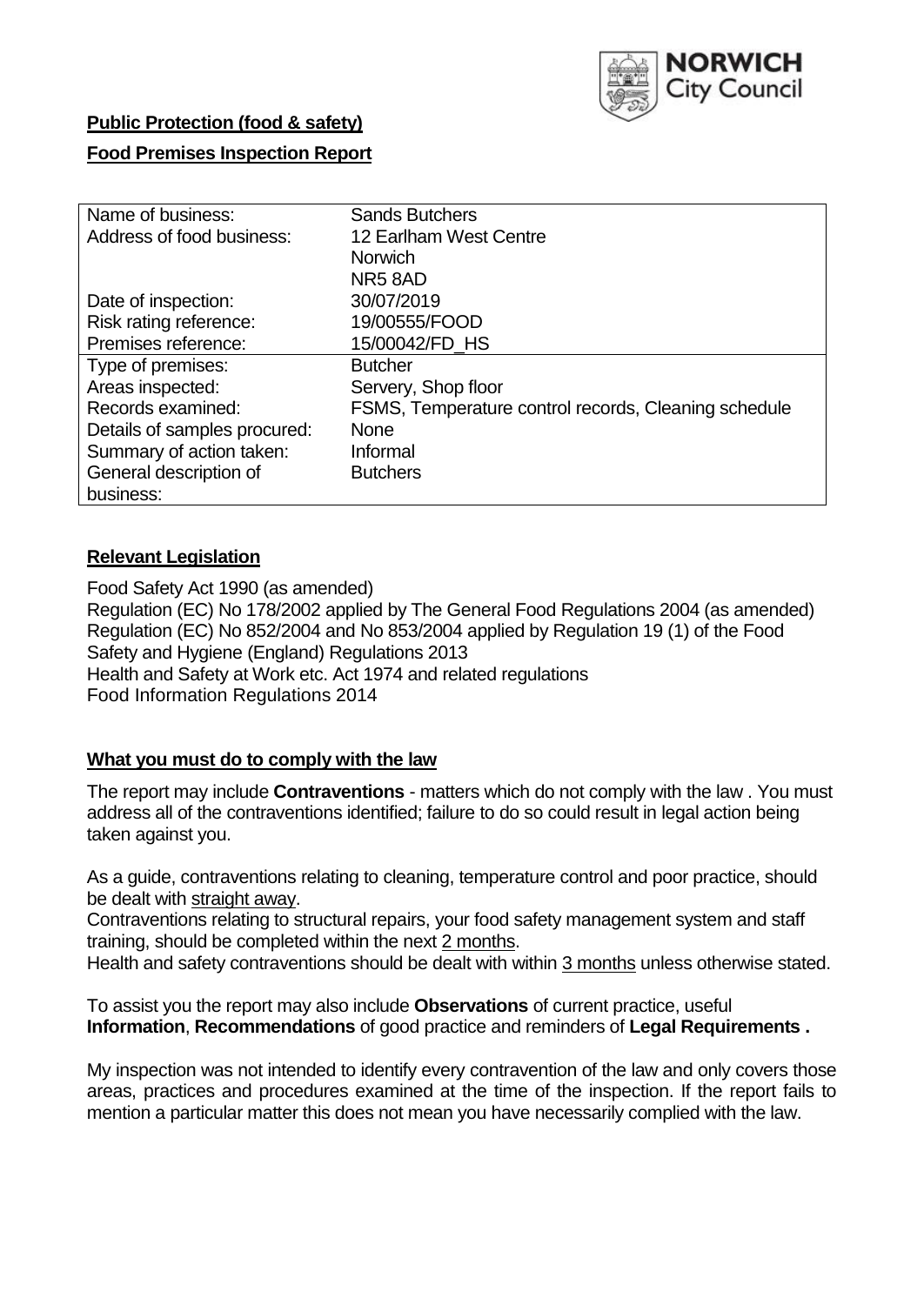# **FOOD SAFETY**

#### **How we calculate your Food Hygiene Rating:**

The food safety section has been divided into the three areas which you are scored against for the hygiene rating: 1. food hygiene and safety procedures, 2. structural requirements and 3. confidence in management/control procedures. Each section begins with a summary of what was observed and the score you have been given. Details of how these scores combine to produce your overall food hygiene rating are shown in the table.

| <b>Compliance Area</b>                     |          |    |    | <b>You Score</b> |                |    |           |    |                |  |  |
|--------------------------------------------|----------|----|----|------------------|----------------|----|-----------|----|----------------|--|--|
| Food Hygiene and Safety                    |          |    |    | $\Omega$         | 5              | 10 | 15        | 20 | 25             |  |  |
| <b>Structure and Cleaning</b>              |          |    |    | $\overline{0}$   | 5              | 10 | 15        | 20 | 25             |  |  |
| Confidence in management & control systems |          |    |    | $\Omega$         | $\overline{5}$ | 10 | 15        | 20 | 30             |  |  |
|                                            |          |    |    |                  |                |    |           |    |                |  |  |
| <b>Your Total score</b>                    | $0 - 15$ | 20 |    | $25 - 30$        | $35 - 40$      |    | $45 - 50$ |    | > 50           |  |  |
| <b>Your Worst score</b>                    | 5        | 10 | 10 |                  | 15             |    | 20        |    | $\blacksquare$ |  |  |
|                                            |          |    |    |                  |                |    |           |    |                |  |  |
| <b>Your Rating is</b>                      | 5        |    |    | 3                | $\overline{2}$ |    |           |    | $\Omega$       |  |  |

Your Food Hygiene Rating is 4 - a good standard



# **1. Food Hygiene and Safety**

Food hygiene standards are high. You demonstrated a very good standard of compliance with legal requirements. You have safe food handling practices and procedures and all the necessary control measures to prevent cross-contamination are in place. Some minor contraventions require your attention. **(Score 5)**

### Contamination risks

**Observation** I was pleased to see you were able to demonstrate effective controls to prevent cross-contamination.

#### Hand-washing

**Contravention** The following indicated that hand-washing was not suitably managed::

• there was no soap available at the wash hand basin

**Legal Requirement** hot water must be available, ensure that the water heater to the wash hand basin is on at all tines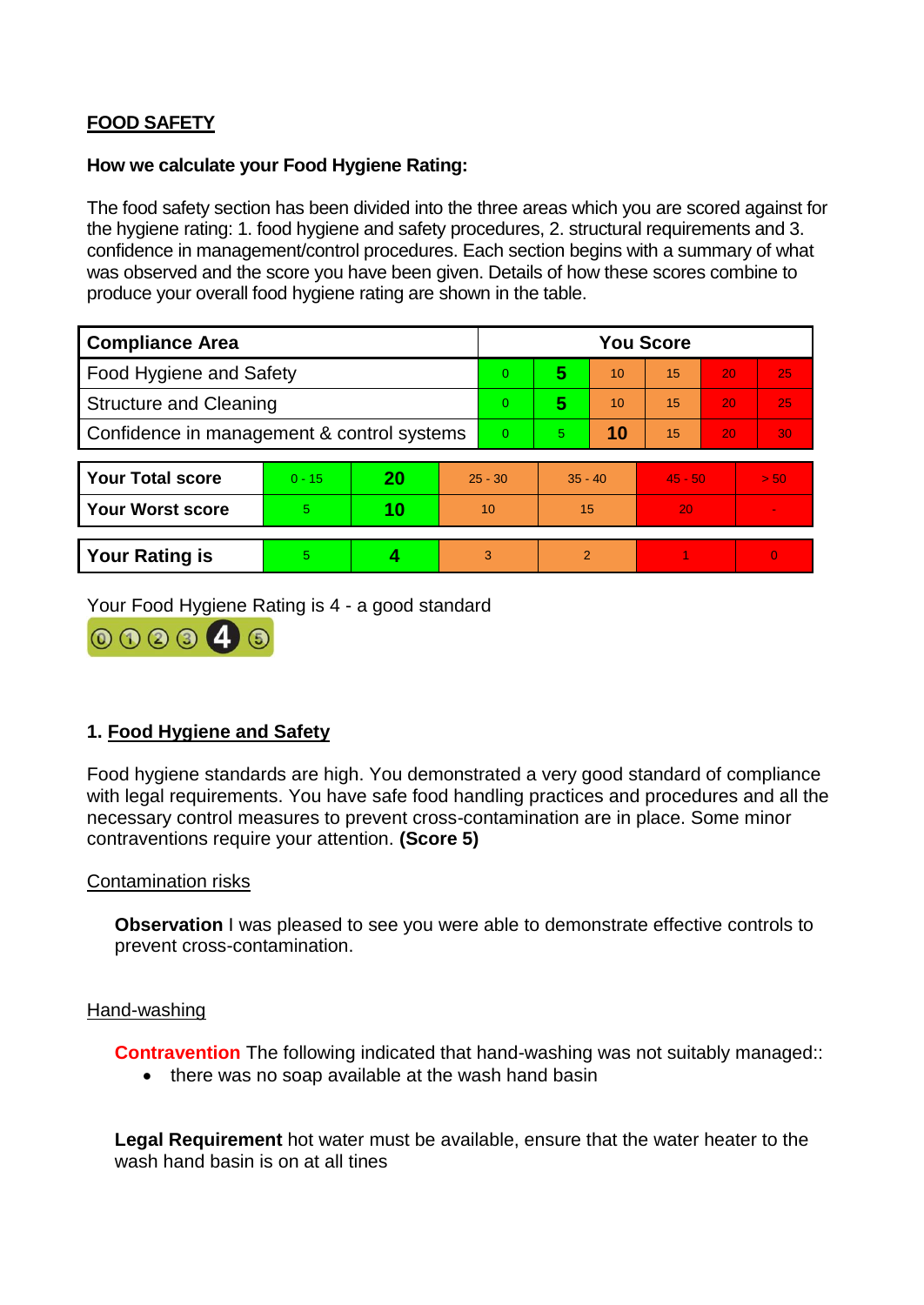**Legal requirement** Wash-hand basins must be provided with hot and cold (or mixed) running water. Soap and hand drying facilities

### Personal Hygiene

**Observation** I was pleased to see that standards of personal hygiene were high.

#### Temperature Control

**Observation I** was pleased to see you were able to limit bacterial growth and/or survival by applying appropriate temperature controls at points critical to food safety and that you were monitoring temperatures.

# **2. Structure and Cleaning**

The structure facilities and standard of cleaning and maintenance are all of a good standard and only minor repairs and/or improvements are required. Pest control and waste disposal provisions are adequate. The minor contraventions require your attention. **(Score 5)**

### Cleaning of Equipment and Food Contact Surfaces

**Contravention** The following items are dirty and must be cleaned:

- the small chest freezer needs defrosting as a build up of ice is preventing the lid to close
- edge of lid to small chest freezer

**Contravention** Touch points are dirty, thoroughly clean and maintain in a clean condition all touch points, for example, light switches, telephones, door handles, taps and handles, to minimise the risk of cross contamination. It is good practice to use a sanitiser in order to minimise the build-up of bacteria

### Cleaning Chemicals / Materials / Equipment and Methods

**Contravention** The following evidence demonstrated your cleaning materials, equipment and methods were not sufficient to control the spread of harmful bacteria between surfaces:

 you did not have appropriate cleaning chemicals available i.e there was no sanitiser on the premises. This was mentioned in your previous report

**Information** Ensure you use a surface sanitiser that conforms to BS EN 1276:1997 or BS EN 13697:2001. This information should be available on the label or by contacting the manufacturer.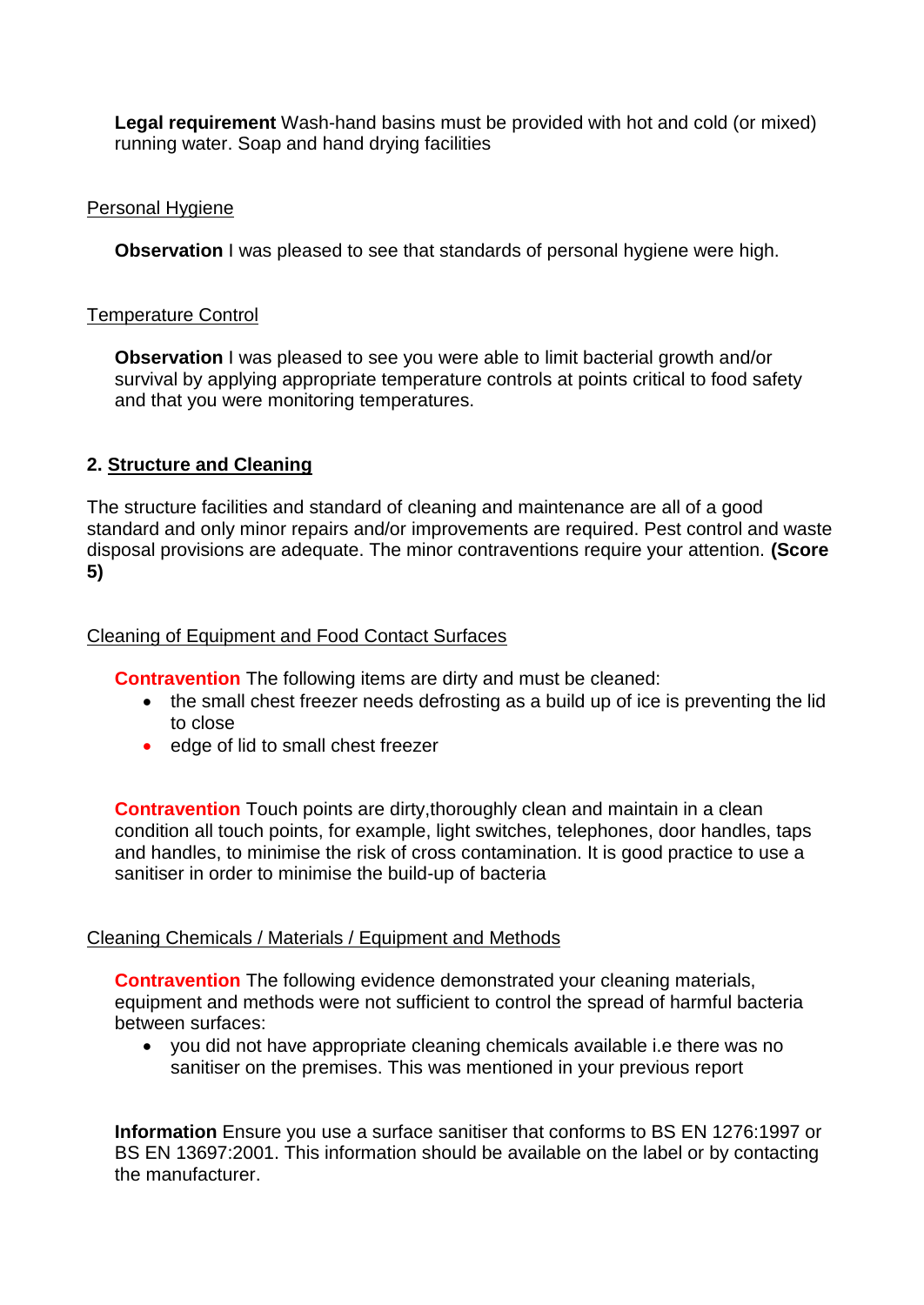### **Maintenance**

**Contravention** The following items had not been suitably maintained and must be repair

• bottom to small chest freezer

#### Pest Control

**Observation** I was pleased to see that the premises was proofed against the entry of pests and that pest control procedures were in place.

#### **3. Confidence in Management**

There are generally satisfactory food safety controls in place although there is evidence of some non-compliance with the law. The contraventions require your attention; although not critical to food safety they may become so if not addressed. **(Score 10)**

**Contravention** your are not working towards your food safety management system as more attention is needed to cleaning

#### Type of Food Safety Management System Required

**Observation** Your SFBB/food safety management system was in place and working well. I was confident you had effective control over hazards to food.

#### Waste Food and other Refuse

**Observation** You had measures in place to dispose of waste food appropriately and were employing the services of an approved waste contractor.

#### **Training**

**Observation** I was pleased to see that food handlers had been trained to an appropriate level and evidence of their training was made available.

#### Infection Control / Sickness / Exclusion Policy

**Observation** Policies were in place to prevent any infected food handler from contaminating food.

#### Allergens

**Contravention** You are failing to manage allergens properly:

- You have not identified the allergens present in the food you prepare
- You are not informing customers about the risk of cross contamination with